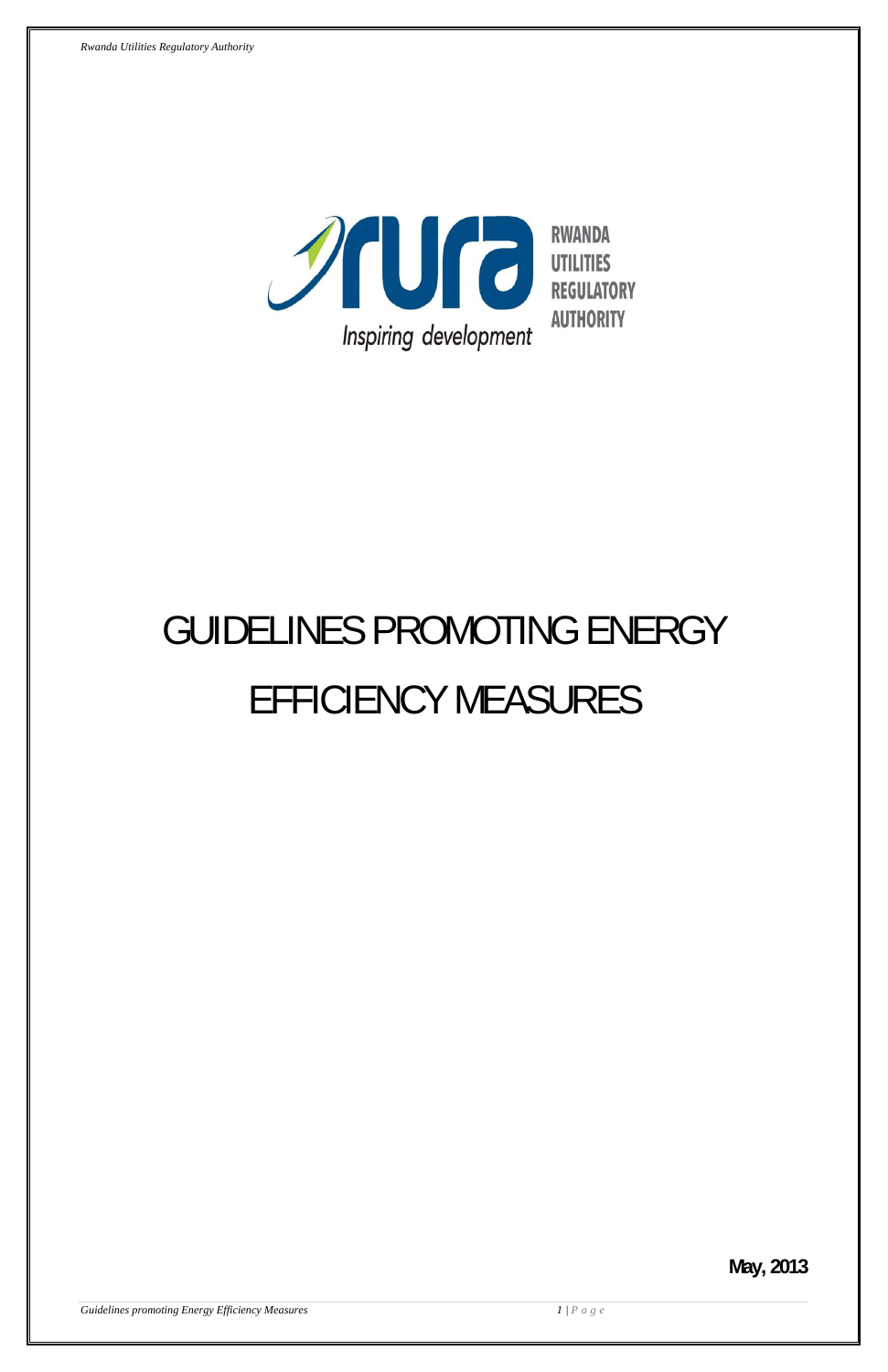# **Table of Contents**

| 1.1.                       |  |
|----------------------------|--|
|                            |  |
|                            |  |
|                            |  |
|                            |  |
|                            |  |
| 2.3.1.<br>2.3.2.<br>2.3.3. |  |
|                            |  |
|                            |  |
|                            |  |
|                            |  |
| 3.4.                       |  |
| 3.5.                       |  |
|                            |  |
|                            |  |
|                            |  |
|                            |  |
|                            |  |
|                            |  |
|                            |  |

Guidelines promoting Energy Efficiency Measures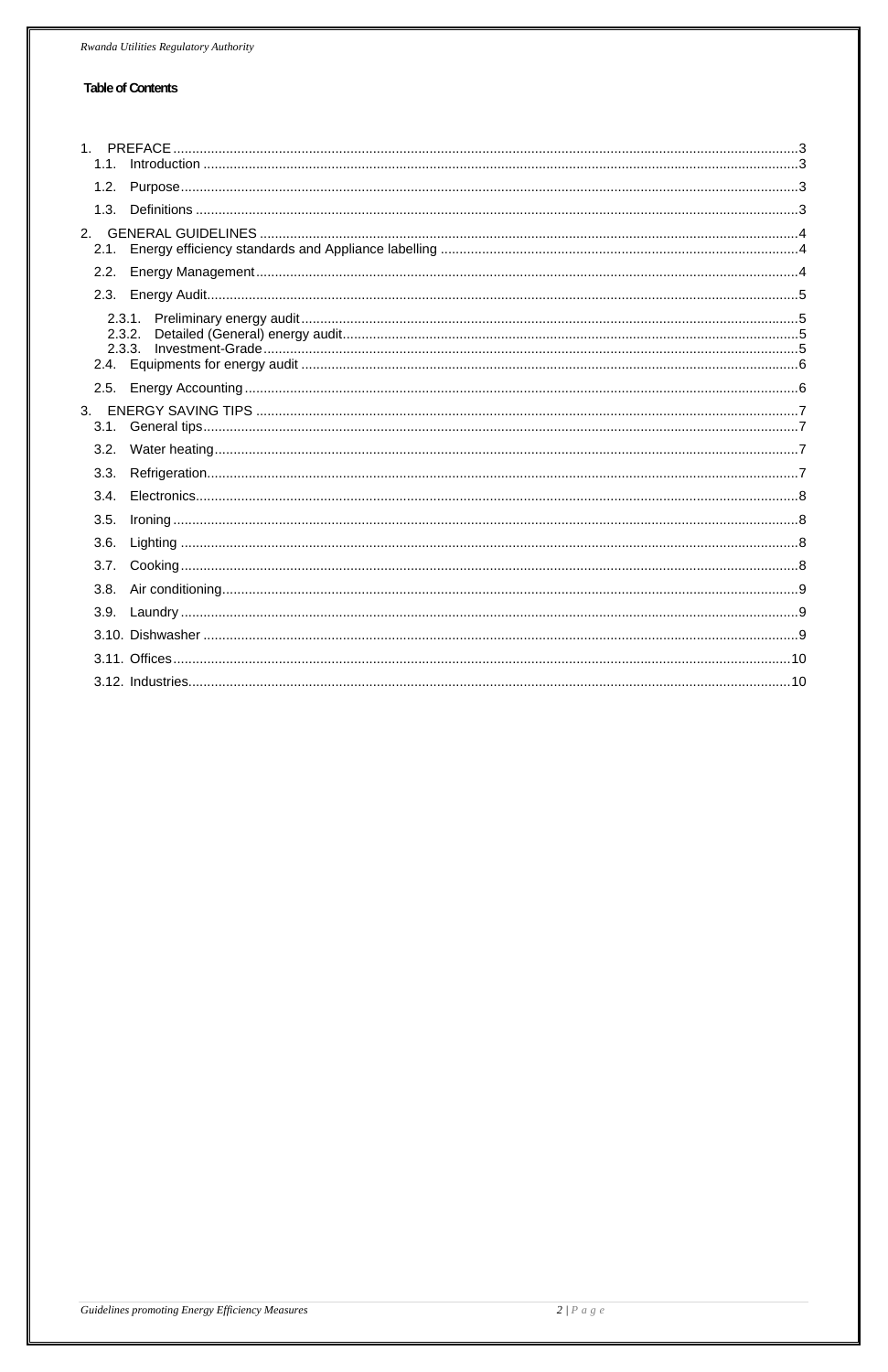#### <span id="page-2-0"></span>**1. PREFACE**

#### **1.1. Introduction**

One of the duties of the Rwanda Utilities Regulatory Authority (RURA) is to ensure the operation and development of a safe, efficient and economic energy sector in Rwanda. These guidelines are a supplement to efforts being undertaken by the Ministry of Infrastructure (MININFRA) and the Energy, Water and Sanitation Authority (EWSA) in educating the public on energy efficiency in general.

Efficient energy use, sometimes simply called energy efficiency can be interpreted as the reduction of energy use for a given service or level of activity, or more aptly as the art of "Doing more with less". Energy efficiency and [renewable](http://en.wikipedia.org/wiki/Renewable_energy)  [energy](http://en.wikipedia.org/wiki/Renewable_energy) are said to be the twin pillars of a sustainable energy policy.

In industry, electrical energy is the lifeblood of manufacturing since it is used to convert raw materials into finished products. Furthermore, electrical energy is also one of the most convenient, safe and form of energy for use in the home. But with climate change and declining economies taking centre stage globally in recent years, it is imperative that energy is used efficiently both to cut usage costs and protect the environment.

In many countries, energy efficiency is also seen to have a national security benefit because it can be used to reduce the level of energy imports from foreign countries and may slow down the rate at which domestic energy resources are depleted. Efficient use of electricity can go a long way in reducing the national electrical load and hence delay capital intensive generation and transmission projects.

#### **1.2. Purpose**

These guidelines aim at guiding electricity consumers on how to promote energy efficiency use. These guidelines outline some measures that will help in the efficient use of electricity mainly applicable to businesses/industry, institutional premises and residential consumers.

# **1.3. Definitions**

Unless the context otherwise requires, the terms used in these guidelines have the following meaning:

"**Authority**" means Rwanda Utilities Regulatory Authority;

**"Carbon finance"** means a mechanism that facilitates the financial reward through carbon credits for the reduction of greenhouse gas emissions by emitters in developing countries;

**"Energy auditor"** means a person who carries out inspection, survey and analysis of energy flows for energy conservation in a building, process, or system to reduce the amount of energy input into the system without negatively affecting the output;

**"Energy conservation"** means efforts leading to a decrease in energy consumption;

**"Energy investment plan"** means the allocation of resources for the purpose of advancement, capacity growth, and improvement of energy efficiency and conservation measures;

**"MEPS (Minimum Energy Performance Standard)"** is a specification containing a number of performance requirements for an energy-using device, and that effectively limits the maximum amount of energy that may be consumed by a product in performing a specified task;

**"Facility"** includes factories, commercial buildings and institutional buildings;

**"Owner or occupier"** includes the charterer or a lessee of a facility;

**Guidelines promoting Energy Efficiency Measures 3 / Page 3 / Page**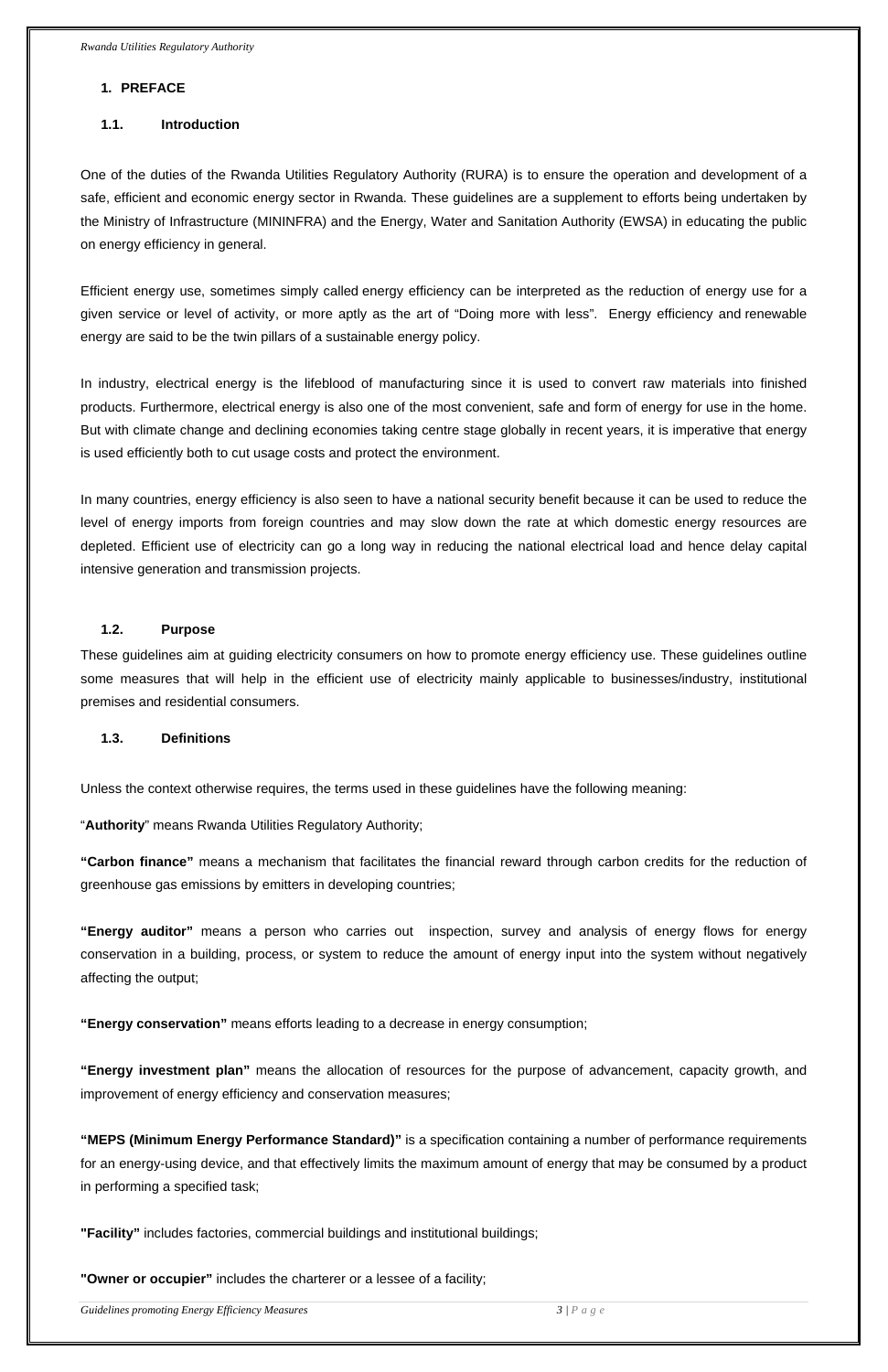# <span id="page-3-0"></span>**2. GENERAL GUIDELINES**

This section outlines the measures that will help the industry and business and residential customers to succeed, to some extent, in promoting energy efficiency use.

# **2.1. Energy efficiency standards and Appliance labelling**

All facilities shall be required to meet Minimum Energy Performance Standards (MEPS) that effectively limits the maximum amount of [energy](http://en.wikipedia.org/wiki/Energy) that may be consumed by a product in performing a specified task. In addition, all home appliance and equipment types that consume energy should bare their labels and meet MEPS for the purpose of efficient energy use and energy conservation.

Energy efficiency standards and labels are sets of procedures and regulations that, respectively, prescribe the minimum energy performance of manufactured products and the informative labels on these indicating products' energy performance. They are meant to help the market recognize energy efficiency and act on it. The standards prohibit the production and import or sale of appliances and other energy-consuming products less efficient than the minimum requirements. These standards not only help to save energy but also to assure a level playing field by eliminating products with burdensome operating costs and hastening the development of innovations that bring improved performance.

# **2.2. Energy Management**

Energy management can be defined as the use of engineering and economic principles to control the use and cost of energy to provide needed services. An energy management strategy is particularly important in industry but some of the activities can be scaled down to achieve energy efficiency at offices and homes. Effective energy management has four fundamental components:

- Policy setting;
- Energy auditing;
- Behavioural change through awareness campaigns;
- Identifying and implementing technical and procedural solutions; and
- Planning for future facilities and services;

**Guidelines promoting Energy Efficiency Measures 6 and 1999 and 1999 and 1999 and 1999 and 1999 and 1999 and 1999 and 1999 and 1999 and 1999 and 1999 and 1999 and 1999 and 1999 and 1999 and 1999 and 1999 and 1999 and 1999** 

- Efficient Purchasing purchasing electricity at lowest available cost (if different options are available).
- Efficient Operation operating equipment that consumes energy as efficiently as possible.
- Efficient Equipment upgrading or replacing existing equipment with more energy efficient versions whenever it is cost effective to do so, but without compromising safety.
- Efficient Design designing of new or existing plant/buildings using most efficient technologies.
	- harmonic current suppression devices should be used in the electrical installation for high-rise buildings to avoid electrical fires.

# ¾ **Dimensions of Energy Management**

There are three dimensions of energy management namely:

a) Technical – the energy consuming devices and systems that use energy efficiently or inefficiently;

b) Organizational – the structure and management systems that can support or hinder the achievement of energy efficiency goals; and

c) Human Behavior – the personal values, attitudes and practices of individuals in the organization (or home) that impact

on energy use.

# ¾ **Energy Management program**

An energy management program is the process of implementing energy management through: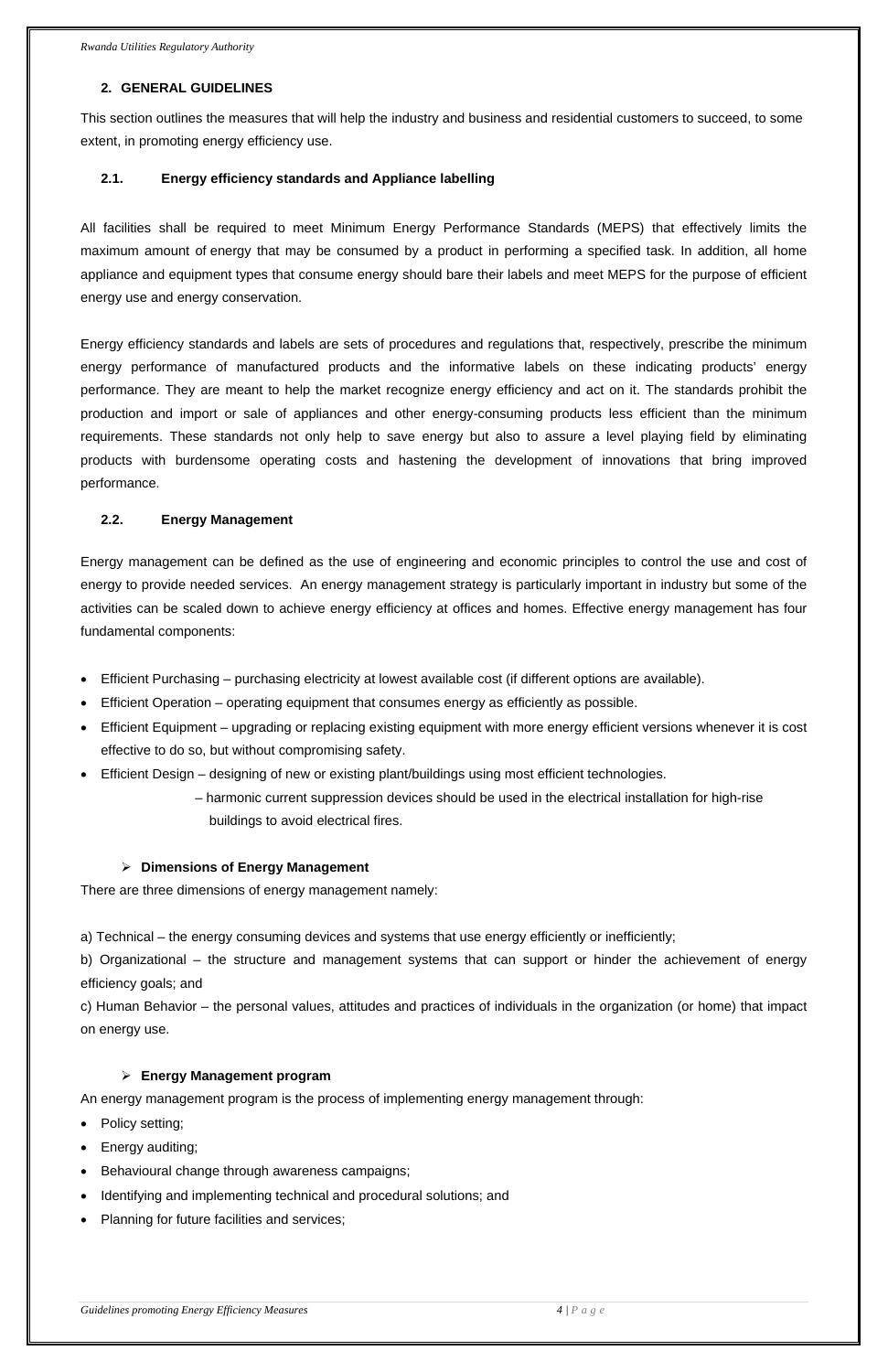<span id="page-4-0"></span>To start an energy management program the following two steps should be taken:

- Put administrative and management structure in place which includes appointing a person responsible for energy management;
- Conduct an energy audit

# **2.3. Energy Audit**

An energy audit is an inspection, survey and analysis of energy flows in a facility with a view to establishing alternatives that can reduce the energy costs. Audit is required to identify the most efficient and cost-effective Energy Conservation Opportunities (ECOs) or Measures (ECMs). Energy conservation opportunities (or measures) can consist in more efficient use or of partial or global replacement of the existing installation. The survey consists of:

- Organizing electricity data online metering, collecting billing data, load profiles, load factor, power factor, baseline consumption, etc.
- Understanding utility rates and structures cost of using energy and power, i.e. energy vs. demand charges
- Identifying all electrical power consuming equipment, operating hours, operating procedures, areas for potential savings, etc

In industries where there is more than one form of energy, which is mostly the case, the above activities should be carried out for all available forms of energy used.

# ¾ **Types of Energy Audits**

There are three common types of energy audits namely: Preliminary, Detailed and Investment-grade.

# **2.3.1. Preliminary energy audit**

The preliminary audit (alternatively called a simple audit, screening audit or walk-through audit) is the simplest and quickest type of audit. This inspection is based on visual verifications, study of installed equipment and operating data to identify any glaring areas of energy waste or inefficiency.

Typically, only major problem areas will be uncovered during this type of audit. Corrective measures are briefly described, and quick estimates of implementation cost, potential operating cost savings, and simple payback periods are provided. This level of detail, while not sufficient for reaching a final decision on implementing proposed measures, is adequate to prioritize energy-efficiency projects and to determine the need for a more detailed audit.

# **2.3.2. Detailed (General) energy audit**

The detailed audit (alternatively general energy audit) expands on the preliminary audit described above by collecting more detailed information about facility operations and by performing a more detailed evaluation of energy conservation

measures. It provides a breakdown of the energy use and a quantitative evaluation of the energy conservation opportunities and measures selected to correct the defects or improve the existing installations.

This level of analysis can involve advanced on-site measurements and sophisticated computer-based simulation tools to evaluate precisely the selected energy retrofits. A detailed financial analysis is performed for each measure based on detailed implementation cost estimated, site specific operating cost savings, and the customer's investment criteria. Sufficient details are provided to justify project implementation.

# **2.3.3. Investment-Grade**

The investment grade energy audit is the most sophisticated of all the types of energy audit. It requires detailed energy modellling, analysis of the facility, and energy meter data for several years. It provides a detailed analysis of Capital-

**Guidelines promoting Energy Efficiency Measures** 5 | P a g e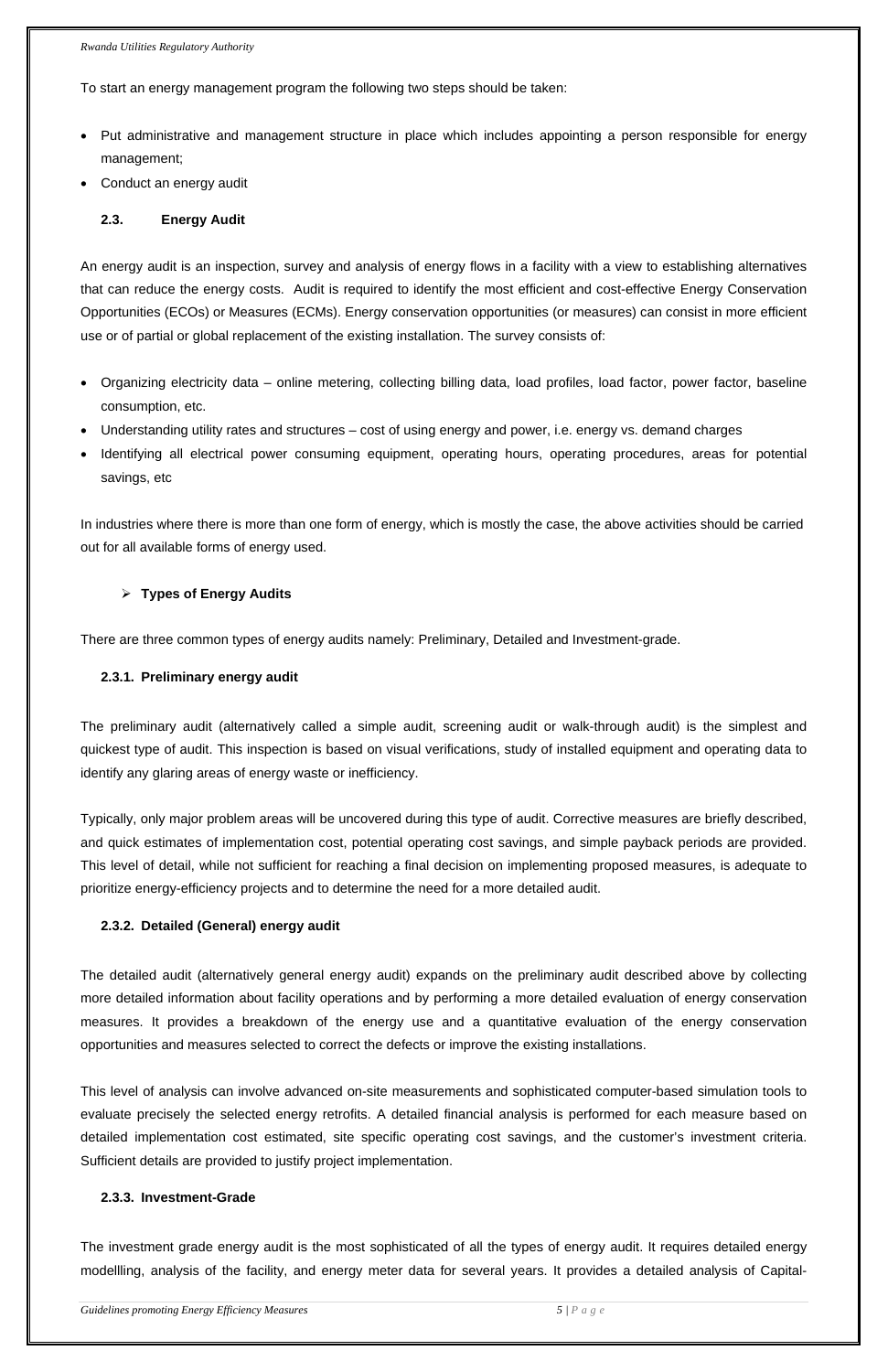<span id="page-5-0"></span>Intensive Modifications focusing on potential costly Energy Conservation Opportunities requiring rigorous engineering study.

### **2.4. Equipments for energy audit**

Listed below are some instruments used to measure data needed in carrying out an energy audit.

- Multimeter to measure voltage, current and resistance of electrical equipments;
- Lux meter  $-$  to measure lighting levels;
- Smart energy meters to provide information on how end users use their electricity on real-time basis and track electricity consumption;
- Thermometers and thermocouples to measure temperature of operating equipment and work spaces;
- Ultrasonic flow meter to measure flow of liquids, such as hot water process fluids;
- Infrared temperature gun to measure temperature of steam line exteriors and other hard-to-reach equipment;
- Measuring tape to check dimensions of walls, ceilings, windows and distances between equipment;
- Ultrasonic leak detector to detect leaks in steam and compressed air distribution systems;
- Combustion analyser to estimate combustion efficiency of fossil fuel burning machines.

#### **2.5. Energy Accounting**

Before energy costs can be managed, they first have to be known. Energy accounting provides feedback (from the energy audit analysis) on how much energy an organization uses and how much it costs. It also provides a means to effectively communicate energy data that staff, building occupants and managers can use to improve cost management.

Specifically, energy accounting assists with:

- Recording and attributing energy consumption and costs this requires a full understanding of the electricity tariffs/utility bills
- Troubleshooting energy problems and billing errors
- Providing a basis for prioritizing energy capital investments
- Evaluating energy programs success and communicating results
- Creating incentives for energy management
- Budgeting more accurately

 An owner or occupier of a facility may investigate the inclusion of the relevant components of an energy investment plan into a project to be registered under the Clean Development Mechanism or any other carbon finance mechanism in place.

#### **2.6. Demand-Side Management**

The demand Side Management consist of planning, implementation, and monitoring of utility activities designed to

encourage consumers to modify patterns of electricity usage, including the timing and level of electricity demand. The Demand Side [Management](http://www.aceee.org/glossary/9#term586) covers the complete range of load-shape objectives, including strategic conservation and [load](http://www.aceee.org/glossary/9#term363)  [management](http://www.aceee.org/glossary/9#term363), as well as strategic load growth.

The [load management](http://www.aceee.org/glossary/9#term363) programs seek to lower [peak demand](http://www.aceee.org/glossary/9#term367) during specific, limited time periods by temporarily curtailing electricity usage or shifting usage to other time periods. Peak demand management does not necessarily decrease total [energy consumption](http://en.wikipedia.org/wiki/Domestic_energy_consumption), but could be expected to reduce the need for investments in networks and/or [power](http://en.wikipedia.org/wiki/Electricity_generation) plants.

**Guidelines promoting Energy Efficiency Measures 6 and 200 minutes of the Contract of Page**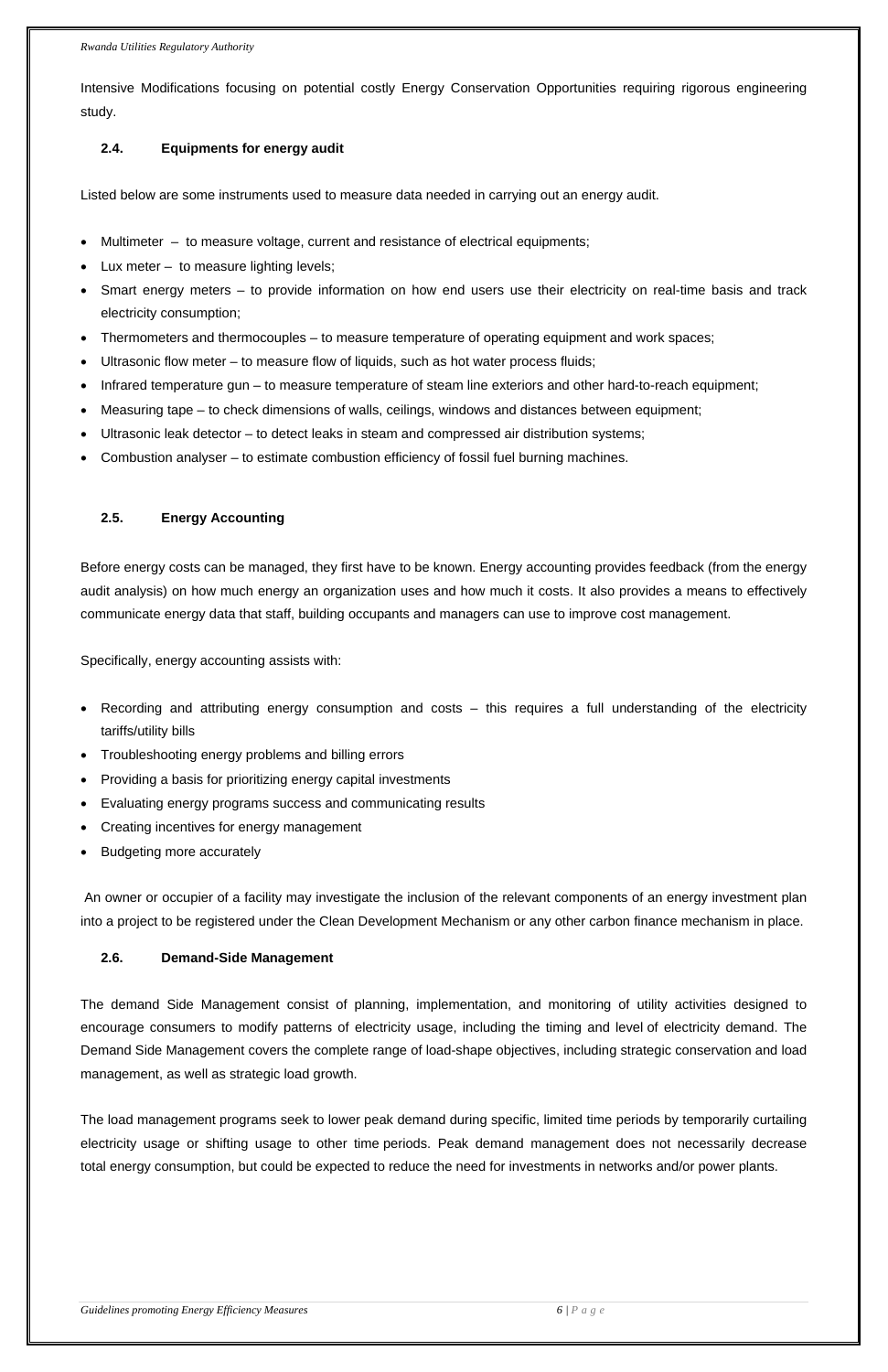# <span id="page-6-0"></span>**3. ENERGY SAVING TIPS**

This part of the guidelines looks at the recommended measures that home users can implement on their appliances to cut down their consumption of electricity and hence reduce their utility bills. Some of the measures are really easy as all they require is to change a habit with zero spending while others might require some associated costs or investing in energy efficiency equipments. It is to be noted that some of the measures applicable to residences can be scaled up and applied to the industry/business sector and by the same token some of the measures for industries/business can be downscaled and applied to the residential sector.

The first step to taking a whole house energy efficiency approach is to find out which parts of the house use the most energy. A home energy audit will pinpoint those areas and suggest the most effective measures for cutting the energy costs. A simple home energy audit can be conducted by the house occupant or by an independent energy auditor for a more comprehensive examination. Improving the energy efficiency of homes can save money, help the environment, and improve comfort of the house occupants.

# **3.1. General tips**

- Use appliances of appropriate capacity and features best suited for its application;
- Switch off appliances that are not in use or after use;
- Maintain appliances regularly for optimal energy efficiency performance;
- Replace aging, inefficient appliances. Even if the appliance has a few useful years left, replacing it with a top-efficiency model is generally a good investment ;
- Look for "Energy label" and buy the most energy efficient when purchasing appliances.

# **3.2. Water heating**

- Turn the geyser (water heater) thermostat down to a lower temperature of 60 degree Celsius ;
- Turn the geyser off for the most part of the day apart from mornings and evening when more hot water is needed ;
- Avoid using hot water unnecessarily and minimize hot water usage for bathing and cleaning purposes;
- Use the shower rather than bathtub. Showers can use up to 50% less hot water than a bath and hence less energy required;
- Repair leaking taps. The more hot water tap leaks, the more the geyser works and wasting substantial amount of energy ;
- Insulate the geyser and hot water pipes. The insulations will reduce standby heat loss and heat lost through the walls of the tank ;
- Install a programmable thermostat on geysers or other heating appliances. A programmable thermostat can make a big difference in the energy consumption by a geyser because it tells the appliance exactly when it has to come on and go off.
- Install the water heater as close as possible to the taps;

# **3.3. Refrigeration**

- Don't open the refrigerators doors unnecessarily and make sure the air tight seals are intact ;
- Let hot foods cool down to room temperature before putting them into the refrigerator;
- 
- Defrost the freezer compartment of the refrigerator on a regular basis;
- Place the refrigerator away from direct sunlight, stove, heat vents or other heat sources ;
- Leave enough space behind the refrigerator for ventilation;
- Clean the condensing coil at the back of the refrigerator on a regular basis to provide better heat dissipation ;
- Set the refrigerator at right temperature using the dial or knob. The colder their refrigerator is, the more energy it takes to keep it that way;
- Cover all food stored in the refrigerator ;
- Keep the freezer full when possible. The fuller the freezer, the less cold air you lose when opening the door ;

**Guidelines promoting Energy Efficiency Measures 6 and 2008 Control of the Second 2008 Control of Page**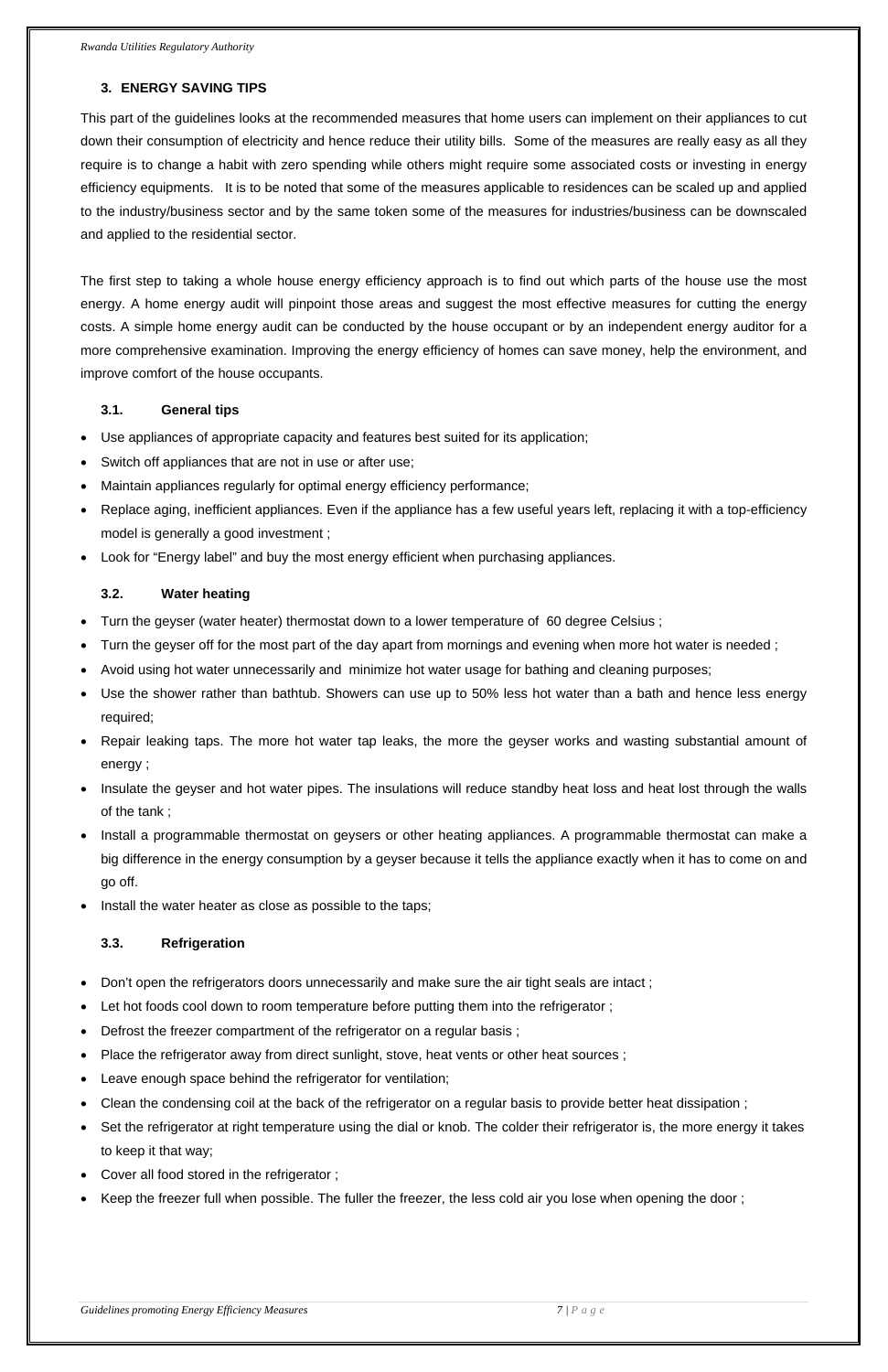# <span id="page-7-0"></span>**3.4. Electronics**

This refers to electronics used for entertainment, office equipments, or in telecommunication. As the number of these electronics per household increased in recent years, so too has the energy use in this sector. As the amount of time that people spend using these electronics has been increasing, their energy consumption is becoming a larger concern.

The vast majority is consumed by home entertainment systems and home office equipment. But small energy users, including portable devices with battery chargers, make up a significant share—not because they use a lot of energy individually, but because of their sheer numbers. There are several steps to minimize the energy used by the electronics in a home:

- Iron clothes in large batches. Ironing large batches of clothing at one time saves energy as the iron does not have to be reheated;
- Switch off the pressing iron once it has reached the correct temperature. Efficiency can be optimised by completing the ironing with the iron already switched off utilizing the stored heat energy especially for fabrics requiring low heat;
- Switch off the pressing iron if interrupted whilst ironing;
- Iron low temperature fabrics first to reduce warm up times.

- Make use of the natural day lighting and thereby eliminate the need to switch on the lights during the day time;
- Switch off the lights when no one is in the room. If possible, acquire automatic switching apparatus;
- Replace light bulbs with Compact Fluorescent Lamps (CFLs). These energy saving bulbs last longer and use about five times less energy than ordinary incandescent bulbs;
- Remove unneeded lamps where lighting levels are too high;
- Keep your lights and lampshades clean to get the maximum lighting effect;
- Paint walls in light colours so that light is reflected back into the room and not absorbed into the walls;
- Reduce background light levels and rely more on task lighting. Concentrate light just where it is needed by keeping
- Put your computer and monitor to sleep if you are away from your machine for 5 to 15 minutes. Do not leave the computer in 'sleep' mode overnight as it is still drawing a small amount of energy ;
- Turn off and unplug all electronics when not in use. There are "plug leaking energy" in many electronics devices such as TV's, VCR's, chargers, adapters, computer peripherals and other electronics even when they are switched off ;
- Plug home electronics and office equipment into a single power (smart) strip with an on/off switch. This will allow you to turn off all power to the devices in one easy step to avoid the plug leaking energy;
- Unplug battery chargers for electronics such as cell phones, digital cameras when the battery is full as they still draw some amount of energy even when these devices are not plugged into. According to studies, cell phones only use 5% of the power that is pulled out of the wall to charge their batteries;
- Consider buying a laptop instead of a desktop computer. Laptops consume considerable less amount of power than desktops.

# **3.5. Ironing**

# **3.6. Lighting**

ceiling lights turned off and by using table or floor lamps;

• Place floor lamps and hanging lamps in corners, the reflection of the walls will give more light.

# **3.7. Cooking**

Opportunities for energy savings in food preparation come from more efficient appliances and equipment as well as behavioural changes. Appliance selection, cooking and food preparation practices, higher-efficiency equipment and new cooking technologies hold the greatest promise for energy savings.

- Cook several dishes in one session when using oven;
- Avoid opening the door of the oven until the food preparation is done;
- Defrost food without using the microwave oven or any other electrical appliance ;
- Use efficient appliances like microwave ovens or toaster ovens for cooking and baking in small quantities;

*Guidelines promoting Energy Efficiency Measures* 6 and 200 measures 8 | P a g e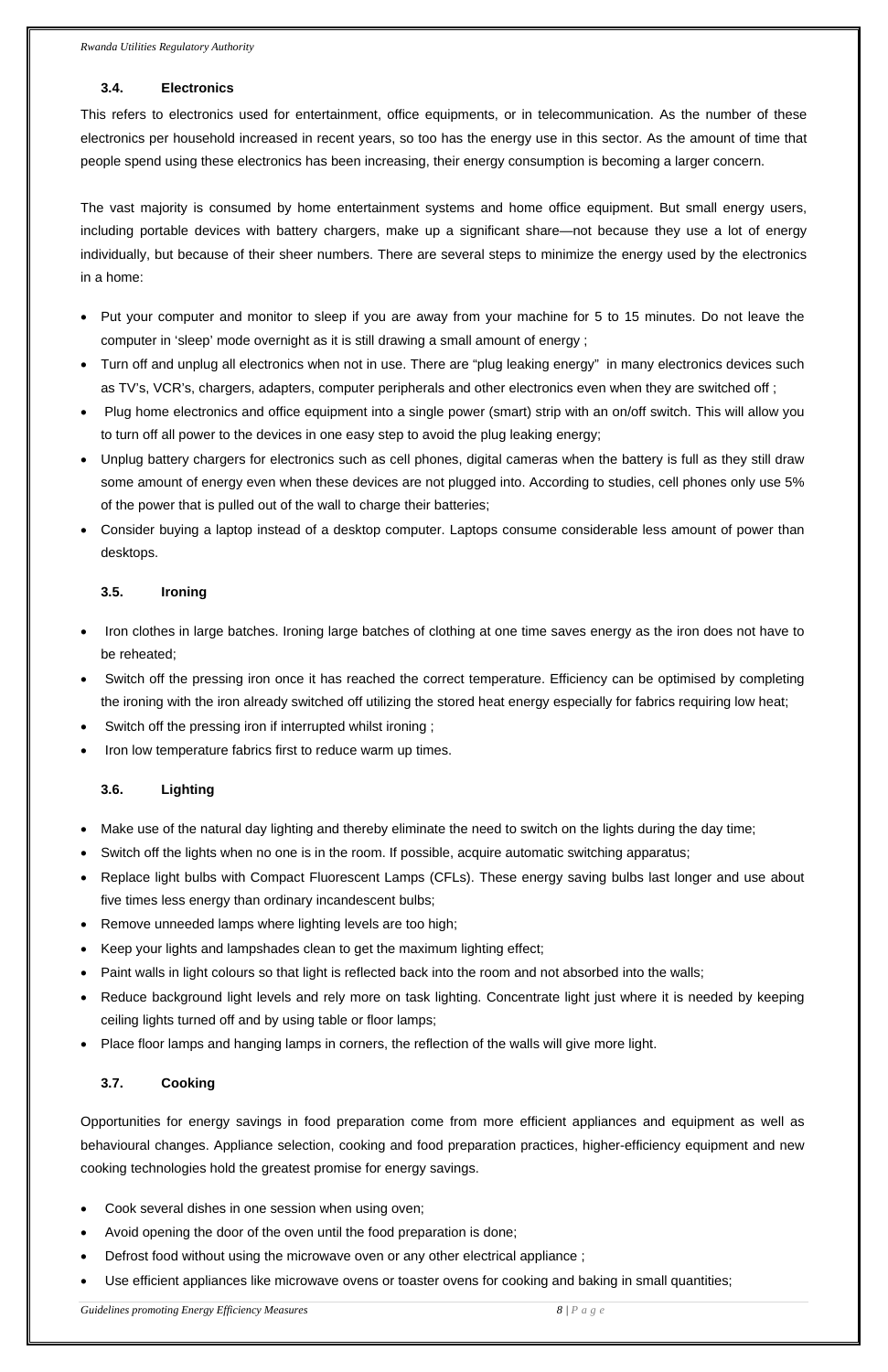- <span id="page-8-0"></span>Use smaller appliances such as toasters and microwave ovens to cook when possible as they use much less energy that conventional ovens;
- Use cooking pan (pots) that are good heat conductor. Certain materials also work better than others and usually result in more evenly cooked food. For instance, copper-bottom pans heat up faster than regular pans. In the oven, glass or ceramic pans are typically better than metal;
- Keep your stovetop clean and shiny When burner pans become blackened from heavy use, they can absorb a lot of heat, reducing burner efficiency ;
- Match the size of the pot (pan) to the size of the hot plate;
- Use electric kettles for boiling water. Kettles are more energy saving that cookers or hotplates;
- Boil only the needed amount of water in a kettle or store excess hot water in a flask;
- The kettle element should always be immersed in water;
- Use electric kettles that can switch off automatically when the water has boiled. Unplug the kettle when not in use.

- Use air conditioning only when ventilation is inadequate;
- Always keep all doors and windows closed when operating an air conditioner;
- Use curtains or blinds to shade against sunlight, to reduce air conditioning load;
- Switch off lighting and heat producing appliances that are not in use to reduce air conditioning load.
- Where possible, use electric fans, better with a timer control, instead of air conditioners as they consume less energy;
- Clean the filters of air conditioners regularly. Remove obstructions at air vents (i.e. air inlets and outlets) of air conditioners;
- Switch off air conditioners that are not in use.

# **3.8. Air conditioning**

# **3.9. Laundry**

Clothes washers and dryers are also among the highest energy-using appliances in homes. Water efficiency is a consideration with clothes washers, as improved water efficiency may help to increase energy efficiency. About 70-90% of the energy used by a washing machine goes towards heating the water, so washers that use less hot water also use less energy. Meanwhile, dryers are the most energy-intensive "white good" in the house, so it pays to use them efficiently.

- It is important not to underload or overload either your washer or dryer. Washing half load of clothes consumes almost the same amount of energy as washing a full load of clothes. Don not overload as such will block the airflow and drastically reduce washing or drying efficiency;
- Separate clothes according to fabric, colours and dirtiness, and wash the clothes according to the washing instruction to save energy;
- Use a low-temperature wash cycle as far as possible and do not use too much detergent;
- Whenever possible, hang-dry the washing clothes in sunlight at outdoors;
- If you cannot air-dry your laundry, save on drying time by drying similar fabrics together and drying multiple loads in quick succession to take advantage of residual heat;
- Remove excess water from clothes or spin dry the clothes at high-speed spin cycle in the washing machine before drying in a tumble dryer can save more energy;
- 
- Clean the lint filter before/after each load to keep the dryer more efficient;
- Remove and fold or hang all items as soon as the dryer stops, to prevent wrinkling and reduce ironing requirements;
- Use cold water for the wash cycle instead of warm or hot (except for greasy stains), and only use cold for rinses. Experiment with different laundry detergents to find one that works well with cooler water;
- If your dryer has a setting for auto-dry, be sure to use it instead of the timer, to avoid wasting energy and over-drying, which can cause shrinkage and shorten the life of your clothes.

# **3.10. Dishwasher**

About 60% of the energy used by a dishwasher goes towards heating the water, so models that use less water also use less energy. Whether you are buying a new dishwasher or using an existing one, you may be able to save a considerable amount of energy by changing the way you operate it.

Wash with a full load of dishes;

**Guidelines promoting Energy Efficiency Measures** *Guidelines promoting Energy Efficiency Measures**9 | P a g e*